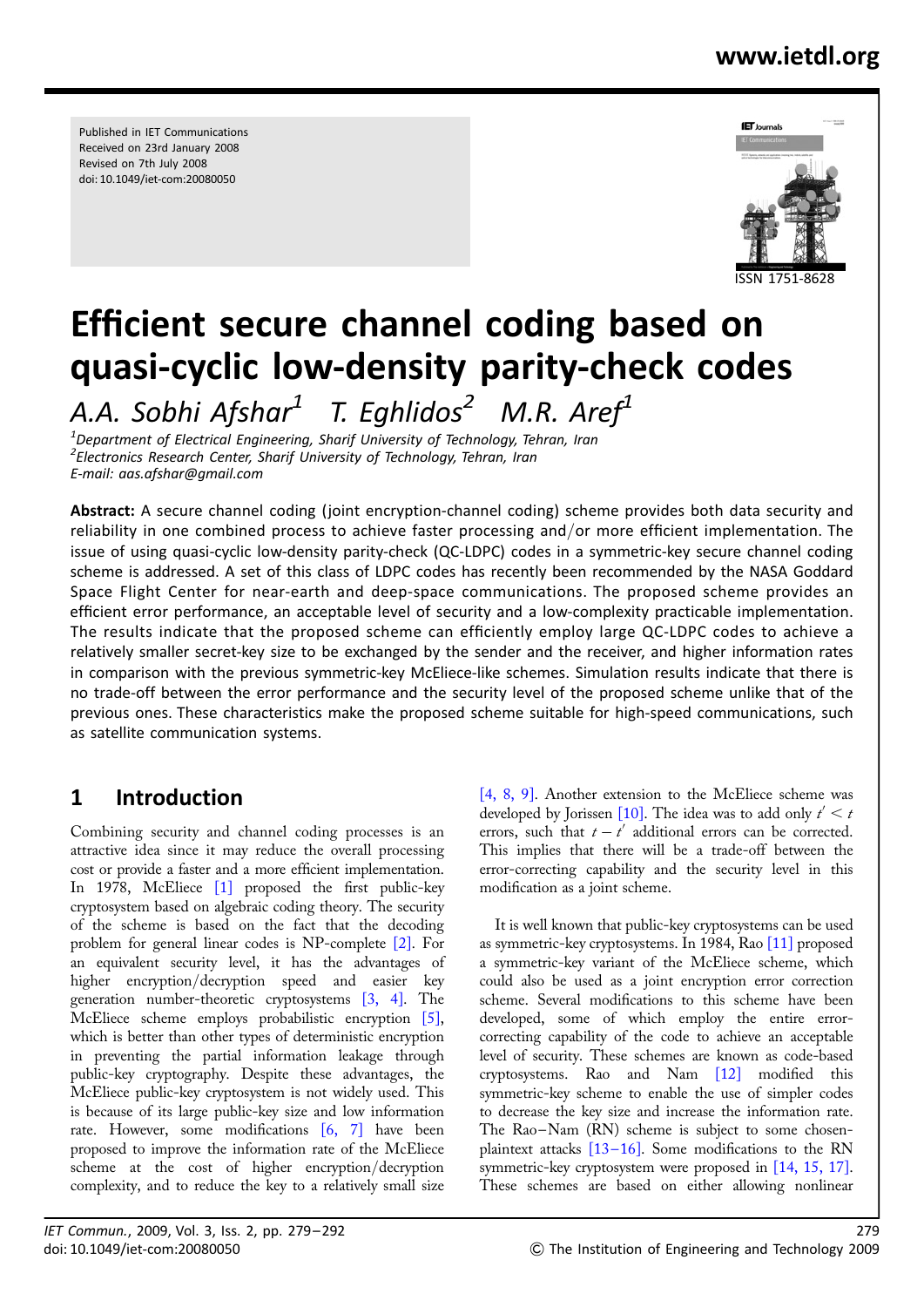codes or modifying the set of allowed error patterns. The RN scheme using Preparata codes [14, 17] was proved to be insecure against a chosen-plaintext attack [18]. The RN scheme using burst-error correcting codes, such as Reed – Solomon (RS) codes [12], was also proved to be insecure [13]. The use of burst-error correcting codes for symmetric-key cryptosystems was generalised in [19, 20]. The idea of these two cryptosystems is based on the fact that the burst-error correcting capacity of a binary linear block burst-error correcting code is, in general, larger than its random error-correcting capacity. Sun and Shieh [21] and Al Jabri [22] showed that these two schemes are insecure against chosen-plaintext attacks.

In 1995, J. Campello de Souza and R.M. Campello de Souza [23] proposed a symmetric-key encryption scheme (CDS scheme) based on product codes. The idea of their scheme is to use a product code that is capable of correcting a special kind of structured errors and then disguise it as a general linear code. This makes it unable to correct the errors as well as their permuted versions. In 1998, Sun and Shieh showed [24] that the CDS scheme is still insecure against chosen-plaintext attacks. Then, they proposed a modified symmetric-key cryptosystem based on product codes, which is secure against the chosen-plaintext attacks proposed to break the CDS scheme and other similar schemes. This scheme uses matrix modular addition and multiplication operations in congruence classes, which increases the encryption/decryption complexity in comparison with previous schemes. Another scheme was suggested by Barbero and Ytrehus [25] to reduce the memory requirement and the design complexity in generating error vectors. This scheme employs nonlinear transformations to provide an acceptable level of security, which increases the design and implementation complexity to a great extent. Another scheme based on MDS codes was proposed by Xu  $[26]$ , which can provide security by using the erasure-correcting capability of the code.

In the last decade, the introduction of new coding techniques, namely turbo and low-density parity check (LDPC) codes, has allowed to achieve near-capacity transmission over the additive white gaussian noise (AWGN) channel. Turbo codes have been employed in two different symmetric-key secure channel coding schemes in [27, 28]. Two other schemes have been proposed to use LDPC codes in a 'public-key' code-based cryptosystem [9, 29, 30].

LDPC codes, invented in [31], were later rediscovered and analysed in [32]. Regular LDPC codes, introduced in [31], have been extended to irregular LDPC codes, which show improved error performance [33]. The last several years of research have shown that LDPC codes can provide an error-correcting performance comparable with, or better than, that of turbo codes [34], with additional benefits. Compared with turbo decoders, LDPC decoders use a structure more suitable for high-speed hardware

implementation, and also require fewer computations per decoded bit. Moreover, LDPC codes have the following advantages [35]: (1) they do not need a long interleaver to achieve good error performance; (2) their error floor occurs at a much lower BER; and (3) their decoding is not trellisbased.

For the above reasons, there has been interest in selecting a family of LDPC codes as the new NASA Consultative Committee for Space Data Systems (CCSDS) telemetry channel coding standard for deep-space applications [36 – 38]. Quasi-cyclic(QC) LDPC codes have an encoding advantage over other types of LDPC codes. Moreover, well-designed QC-LDPC codes have been shown to perform as well as computer-generated random LDPC codes, regular or irregular  $[39-41]$ , in terms of bit-error performance, block-error performance and error floor, collectively. A set of QC-LDPC codes has recently been recommended by the NASA Goddard Space Flight Center for NASA's near-earth and deep-space high-speed satellite communications [42]. These codes were selected based on certain metrics among which are the error-correcting capability of the code, the computational complexity of the decoder, the architectural complexities of the encoder and decoder, and the ease of generating a family of structurally related codes at different code rates and block lengths.

In this paper, we discuss the efficiency and security of using QC-LDPC codes in a proposed symmetric-key secure channel coding scheme. Based on the methods recently presented for encoding of QC-LDPC codes [43], encoding/ encryption of our scheme can efficiently be implemented in addition to practicable implementation of decoding/ decryption. Moreover, the methods addressed to design LDPC codes in this paper can generate codes with high rates because of the design parameters [39]. This implies that the designer will have degrees of freedom both to determine the desired information rate and to choose other system parameters for the required error performance and security level because of the flexible construction of QC-LDPC codes.

The rest of this paper is organised as follows. In Section 2, we recall basic facts about QC codes and the construction of QC-LDPC codes based on finite geometries. We introduce a new code-based cryptosystem in Section 3 and then, we modify the design to obtain the new secure channel coding scheme. In Section 4, we discuss the comparative efficiency (key size, implementation complexity, error performance) and security of the proposed secure channel coding scheme. Finally, Section 5 concludes the paper with some remarks.

# 2 Introduction to QC-LDPC codes

Although iterative decoding of long LDPC codes can be practically implemented, encoding of these codes can be complex, since most of these codes, especially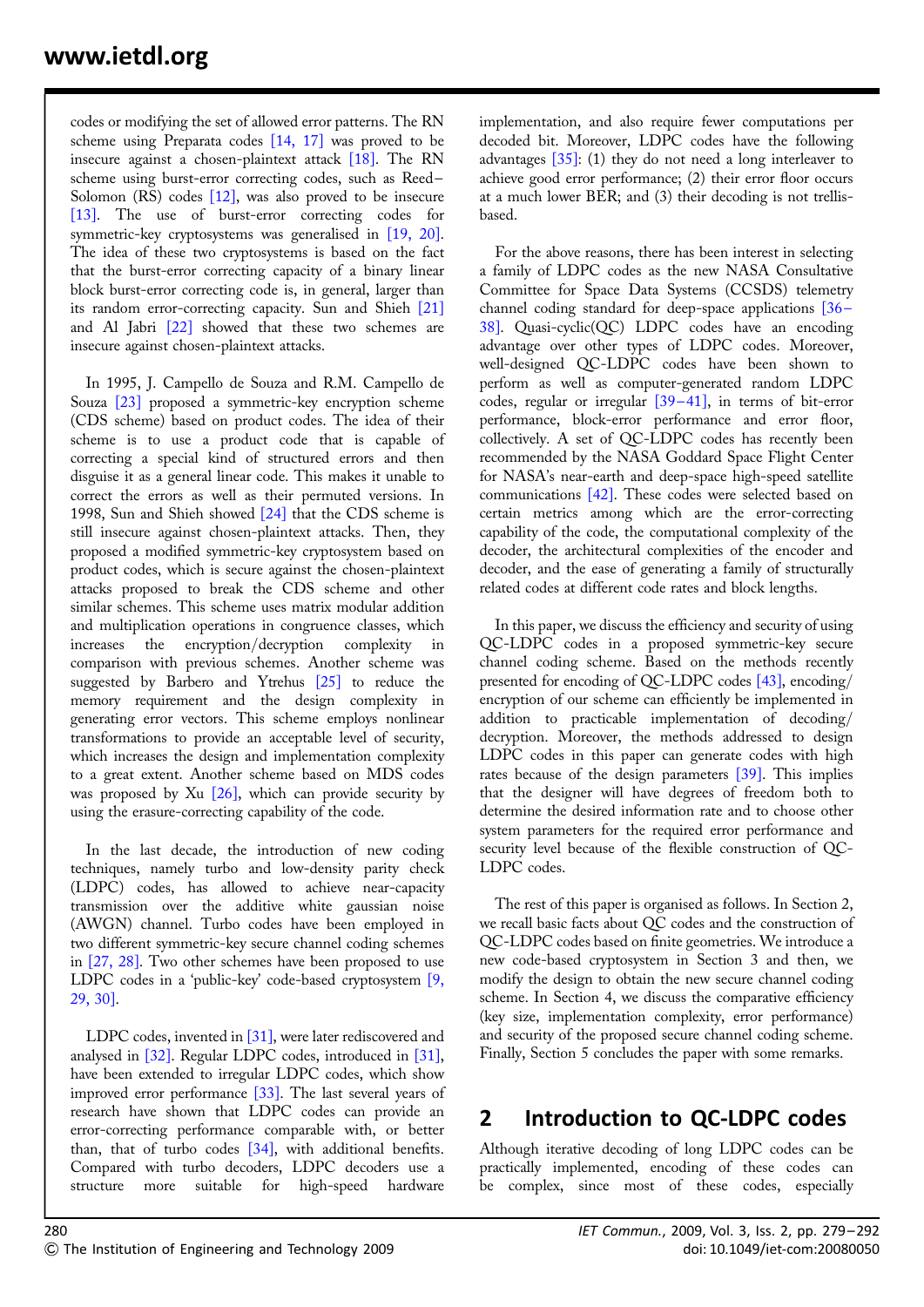computer-generated random codes, do not have sufficient structure to allow simple encoding. One class of structured LDPC codes, which permits low-complexity encoding, is the class of QC-LDPC codes [35, 44].

#### 2.1 QC codes

Cyclic codes are a class of codes, which possess full cyclic symmetry; that is, cyclically shifting a codeword any number of cyclic shifts, either to the right or to the left, results in another codeword. This cyclic symmetry makes it possible to implement the encoding and decoding of cyclic codes using shift registers and logic circuits in a simple manner. There are other linear block codes that do not possess full cyclic symmetry but do have partial cyclic structure, namely, QC codes.

Definition 2.1: A code of length  $n$  is called quasi-cyclic of order  $n_0$ , for n a multiple of  $n_0$ , if every cyclic shift of a codeword by  $n_0$  coordinates is again a codeword [35, 45].

It is clear that for  $n_0 = 1$ , a QC code is a cyclic code. The integer  $n_0$  is called the 'shifting constraint'. If C is a QC code with a shifting constraint  $n_0$ , then the dual of C is also QC with the same shifting constraint. This is deduced from the fact that a code and its dual have the same automorphism group.

A general form for the generator matrix of a  $(mn_0, mk_0)$ QC code with a shifting constraint  $n_0$  is

$$
G = \begin{pmatrix} G_0 & G_1 & \dots & G_{m-1} \\ G_{m-1} & G_0 & \dots & G_{m-2} \\ \vdots & & \vdots & \vdots \\ G_1 & G_2 & \dots & G_0 \end{pmatrix}
$$
 (1)

where each  $G_i$  is a  $k_0 \times n_0$  submatrix. As it is observed, relation (1) displays the cyclic structure among the rows and columns in terms of the submatrices  $G_i$ 's. We can also put  $G$  in the following form

$$
\boldsymbol{G} = \left[ \boldsymbol{M}_{0}, \boldsymbol{M}_{1}, \ldots, \boldsymbol{M}_{m-1} \right]
$$

where  $M_j$  with  $0 \le j \le m$  are  $mk_0 \times n_0$  submatrices which denote the *j*th columns of G. For  $0 \le l \le n_0$ , let  $Q_l$  be the  $mk_0 \times m$  submatrix that is formed by taking the *l*th columns from  $M_0, M_1, \ldots, M_{m-1}$ . Then, we can put  $G$  in the following form

$$
\boldsymbol{G}_{\rm c}=\left[\right.\boldsymbol{Q}_{0},\,\boldsymbol{Q}_{1},\,\ldots,\boldsymbol{Q}_{n_{0}-1}\right]
$$

where the subscript c stands for a 'circulant' form. Each column of  $Q_i$  consists of  $mk_0$  bits that are regarded as m  $k_0$ -bit bytes. In terms of bytes,  $Q_i$  is regarded as an  $m \times m$ 'circulant' matrix.

Definition 2.2: A circulant is a square matrix in which each row is the cyclic shift (one place to the right) of the row above it, and the first row is the cyclic shift of the last row [35, 45].

For such a circulant, each column is the downward cyclic shift of the column on its left, and the first column is the cyclic shift of the last column. The row and column weights of a circulant are the same, and equal to  $\gamma$ . For simplicity, we say that the circulant has weight  $\gamma$ . Therefore  $G_c$  consists of  $n_0$  circulants. Detailed information on QC codes, their construction and encoding can be found in [35, 45].

#### 2.2 Construction of QC-LDPC codes

LDPC codes can be constructed algebraically based on the points and lines of finite geometries, such as Euclidean and projective geometries over finite fields [44]. In this paper, we consider the *m*-dimensional Euclidean geometry EG(*m*, *q*) over GF(*q*), where *q* is a power of a prime [35, 45]. This geometry consists of  $q^m$  points, and each point is represented by an  $m$ -tuple over  $GF(q)$ . The point represented by the all zero  $m$ -tuple is called the origin. There are  $J = q^{(m-1)}(q^m - 1)/(q - 1)$  lines in this geometry, and each line consists of q points. Each point in  $EG(m, q)$ is intersected by  $(q^m - 1) / (q - 1)$  lines. Two lines in the  $EG(m, q)$  are either disjoint or intersect at one and only one point. A line that contains the origin is said to pass through the origin.

Now, we consider  $EG^*(m, q)$  as the subgeometry of  $EG(m, q)$ , obtained by removing the origin and all the lines passing through the origin. Therefore  $EG^*(m, q)$  consists of  $n = q^m - 1$ non-origin points and  $J_0 = (q^{(m)} - 1) - 1)(q^m - 1)/(\bar{q} - 1)$ lines not passing through the origin of  $EG(m, q)$ . Let  $GF(q^m)$ be the extension field of GF(q). Each element of  $GF(q^m)$  can be represented as an *m*-tuple over  $GF(q)$ . It is known that  $GF(q^m)$  can be considered as a realisation of  $EG(m, q)$ . Let  $\alpha$ be a primitive element of GF(q<sup>m</sup>). Then,  $\alpha^0$ ,  $\alpha$ , ...,  $\alpha^{n-1}$ represent  $n = q^m - 1$  non-origin points of  $EG^*(m, q)$ . The incidence vector of a line L in  $EG^*(m, q)$  is defined as an *m*-tuple over GF(2),  $\mathbf{v}_L = (v_0, v_1, \dots, v_{n-1}),$  whose components correspond to the non-origin points of  $EG^{\hat{*}}(m, q)$ , where  $v_i = 1$  if and only if  $\alpha^i$  is a point on  $L$ , and  $v_i = 0$ , otherwise. The weight of  $v_L$  is q. For  $0 \le i \le n$ , let  $\mathbf{v}_L^{(i)}$  be the vector obtained by cyclically shifting  $\mathbf{v}_L$ , *i* places to the right. For  $i = 0$  and n,  $v_L^{(0)} = v_L^{(n)} = v_L$ . It can be shown that  $\vec{v}_L^{(i)}$  is the incidence vector of another line in EG<sup>\*</sup>(*m*, *q*) [44]. Furthermore, for  $0 \le i, j \le n$  and  $i \ne j, v_L^{(i)} \ne v_L^{(j)}$ [44]. This indicates that  $v_L$  and its  $n - 1$  cyclic shifts give n incidence vectors of *n* different lines in  $EG^*(m, q)$ . A vector with this property is said to be primitive. As a result of this primitive property, the incidence vectors of  $J_0$  lines in  $\text{EG}^*(m, q)$  can be partitioned into  $K_0 = (q^{(m-1)} - 1)/(q - 1)$ cyclic classes, each consisting of  $n$  incidence vectors. The  $n$ incidence vectors in a cyclic class can be obtained by cyclically shifting any vector in the class  $n$  times.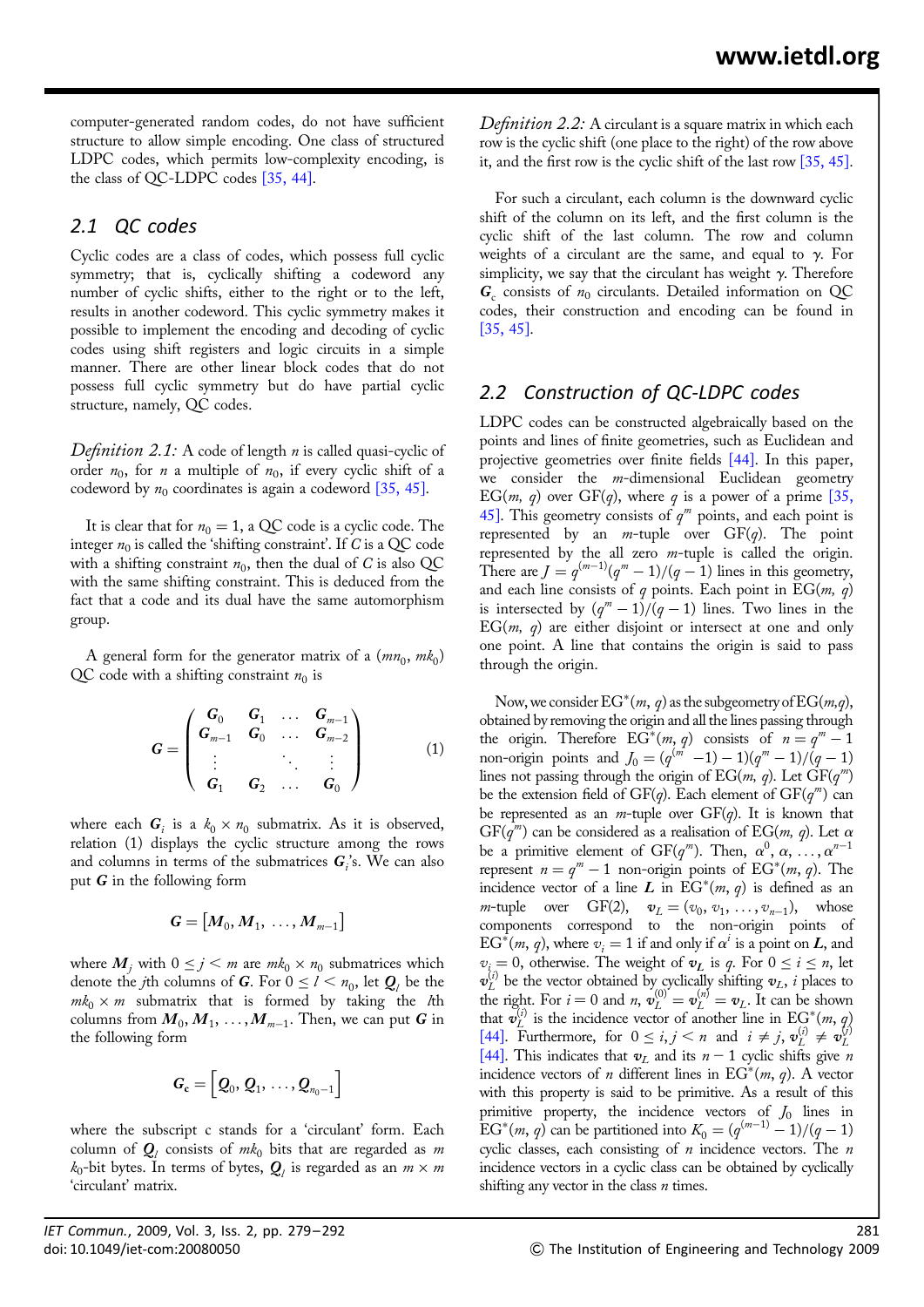For each cyclic class, we choose a representative and the rest of the incidence vectors are generated by cyclically shifting this representative. Now, we form an  $n \times n$ circulant  $H_i$  with the representative as its first column and its downward cyclic shifts as next columns. This results in a class of  $K_0$   $n \times n$  circulants, that is  $\mathbf{S} = \{\boldsymbol{H}_1, \boldsymbol{H}_2, \dots, \boldsymbol{H}_{K_0}\}.$ The weight of each circulant is  $q$ , which is small compared with the size of circulant  $n = q^m - 1$  for  $m \ge 2$ . Hence, each circulant in  $S$  is a sparse matrix. Since the set of columns of a circulant is the same as the set of rows, the rows of each circulant  $H_i$  are also incidence vectors of n lines in EG<sup>\*</sup>(*m*, *q*). A QC-LDPC code  $C_{qc}$  is given by the null space of an array  $H_{ac}$  of sparse circulants of the same size [35]. If no two rows (or two columns) of  $H_{\alpha}$  have more than one 1-component in common, then the Tanner graph  $[46]$  of  $C_{\alpha\beta}$  is free of cycles of length four  $[44]$ , and hence, has a girth of at least 6 [44]. Such a constraint on rows and columns is called the row–column (RC) constraint. If all the columns of  $H_{qc}$  have constant weight  $\gamma$ and all the rows have constant weight  $\rho$ ,  $C_{qc}$  is said to be regular; otherwise, it is said to be irregular. It follows from the structural properties of lines in  $EG(m, q)$  that no two rows (or two columns) either from the same circulant or from two different circulants in  $S$  can have more than one 1-component in common. This implies that: (1) each circulant in  $S$  satisfies the RC constraint; (2) any two circulants in  $S$  either arranged in a row or a column also satisfy the RC constraint, called the pairwise RC constraint.

Based on the circulants in S, various methods have been proposed to construct QC-LDPC codes [39-41], [47-49]. An interesting aspect of these methods, strictly related to security analysis, concerns the possibility of generating a large number of different codes with the same dimension and length, as well as identical row and column weights in the parity-check matrix. We will discuss this case in more detail in Section 4. We mention the following instance to introduce how to construct a QC-LDPC code based on the circulants in S. We can use any  $N \leq K_0$  of these circulants for this purpose. Here, we make use of all the circulants in S to construct our code. We are interested in considering QC-LDPC codes having parity-check matrices  $H$  in circulant form as discussed in Section 2. We form the matrix  $\boldsymbol{H}_{\text{EG},qc}$  which consists of  $K_0(q^m-1) \times (q^m-1)$ circulants concatenated as follows

$$
H_{\text{EG},qc} = [H_1, H_2, \dots, H_{K_0}]
$$
 (2)

where  $H_i$ ,  $1 \le i \le K_0$ , is formed by downward cyclically shifting each representative in the ith cyclic class of incidence vectors. The null space of  $H_{\text{EG},qc}$ , in relation (2), gives an EG QC-LDPC code. Once we have constructed a QC-LDPC code denoted by its parity-check matrix, we can use one of the two methods presented in [43] to find the generator matrix of the QC-LDPC code from its parity-check matrix given in circulant form. Various types of highly efficient encoding implementations using simple shift registers have recently been presented [43].

In this paper, we will consider, as an instance, (2044, 1024) binary QC-LDPC code constructed based on the Euclidean geometry EG(3, 2<sup>3</sup>) over GF(2<sup>3</sup>) ( $m = 3$ ,  $q = 2^3$ ) in [39]. Its subgeometry  $EG^*(3, 2^3)$ , as discussed above, consists of 511 non-origin points and 4599 lines not passing through the origin of  $EG(3, 2^3)$ ; each line consists of eight points. The incidence vectors of the lines in  $EG^*(3, 2^3)$  can be partitioned into nine cyclic classes. From these nine cyclic classes, we can form nine  $511 \times 511$  circulants, each with weight 2. A method of construction in [39] assumes the selection of a subset of these circulants to construct a family of shortened QC-LDPC codes that are themselves QC. For instance, by taking various numbers of these nine circulants, the method constructs shortened QC-LDPC codes with sizes (2044, 1024), (3066, 2046), (4088, 3068), (5110, 4090) and (8176, 7156) and the corresponding rates of 1/2, 2/3, 3/4, 4/5 and 7/8. We will consider the (2044, 1024) QC-LDPC code as a typical code of this class of QC-LDPC codes for later comparisons.

## 3 New scheme based on QC-LDPC codes

In this section, we first introduce a new code-based cryptosystem and then, we modify the design to obtain the proposed secure channel coding scheme. As the fundamental component of our code-based cryptosystem, we have to construct a binary QC-LDPC code  $C(n, k)$ characterised by its parity-check matrix as described in Section 2. For this purpose, we choose  $N \leq K_0$  vectors from  $K_0$  representatives of the circulants in  $S$ . By the use of a public predetermined method, we construct the paritycheck matrix  $H$  of the QC-LDPC code in the circulant form by the use of  $N$  representative vectors and calculates the corresponding generator matrix  $G$ , as addressed in Section 2. As another component of the scheme, we choose a random permutation on  $l$  coordinates (where  $l$ must be a divisor of the code length  $n$ ), denoted by the submatrix  $\pi_{l \times l}$ , and construct **P** as follows

$$
P = \begin{pmatrix} \pi & 0 & \dots & 0 \\ 0 & \pi & \dots & 0 \\ \vdots & & \ddots & \vdots \\ 0 & 0 & \dots & \pi \end{pmatrix}
$$
 (3)

The permutation matrix, in relation (3), has a block diagonal form in which the diagonal elements are identical permutation matrices of size  $l \times l$ , that is  $\pi_{l \times l}$ , and the off-diagonal elements are zero submatrices. We have chosen this special form to further reduce the key size, and more explanation will be given in Section 4. The secret key  $K<sub>s</sub>$  consists of the  $N$  representatives compressed with a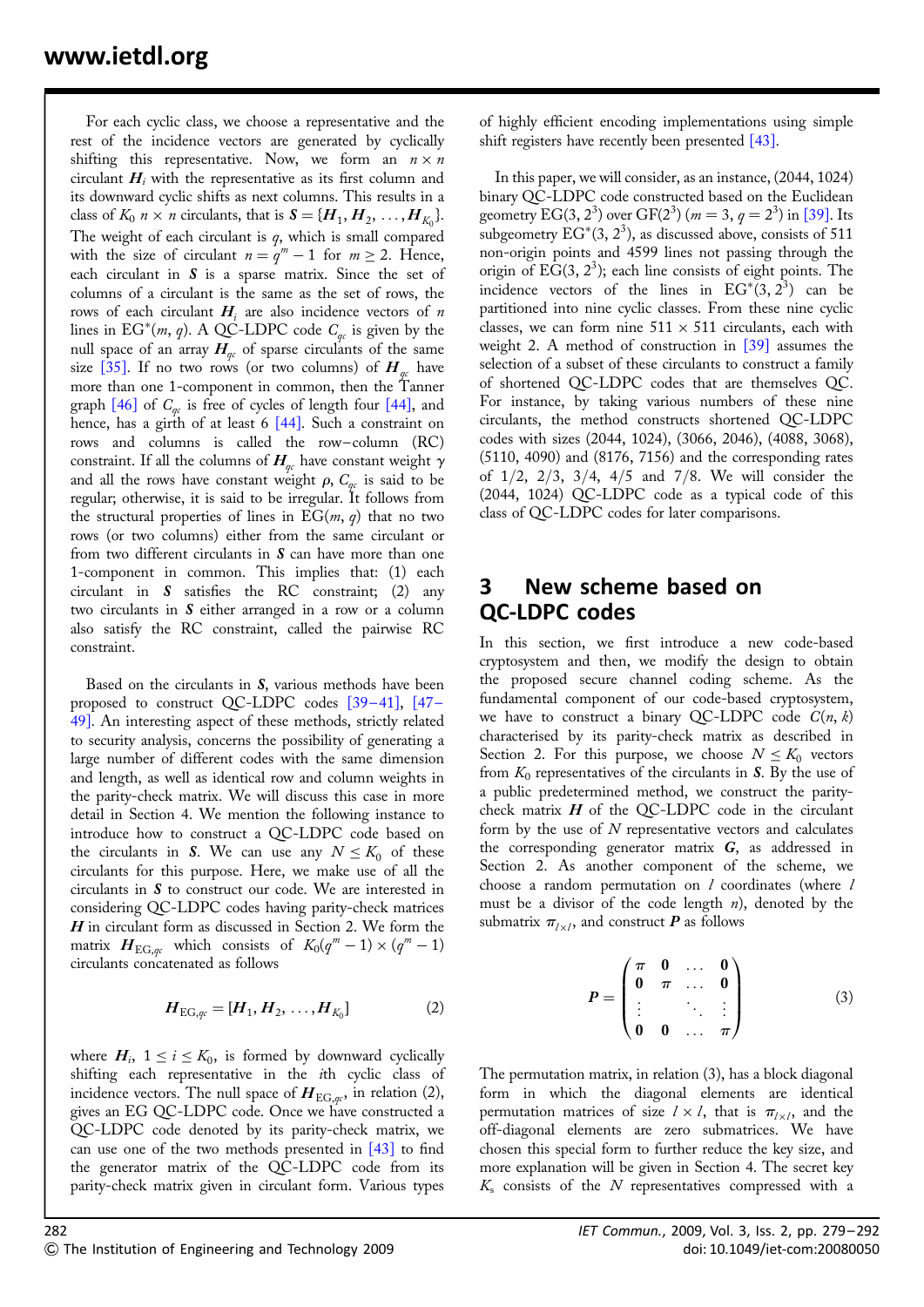known lossless compression algorithm, as discussed in the next section, and the permutation matrix  $\pi_{l \times l}$ .

#### 3.1 Encryption

Now, the sender computes the ciphertext  $c = (mG + e(s))P$ , where  $e(s)$  is an error vector (perturbation vector from a cryptographic point of view) obtained by first choosing a random syndrome  $s \in F_2^{n-k}$  [the set of all  $(n-k)$ -tuples over  $GF(2)$  for each plaintext **m** and calculating

$$
e(s) = s \cdot (H^{-1})^{\mathrm{T}} \tag{4}
$$

where  $\boldsymbol{H}^{-1}$  is a right inverse matrix of the parity-check matrix  $H$  of the QC-LDPC code. The error vectors calculated in this way are not correctable in the ordinary sense as they can have arbitrary hamming weights up to the code length. Despite this fact, these error vectors can be computed by the authorised receiver and, thus, be subtracted from the received vector. This method for choosing the error vectors was first proposed by Barbero and Ytrehus [25]. The sender and the receiver have to calculate the right inverse of H, that is  $H^{-1}$ , which is a matrix such that  $\boldsymbol{H}_{(n-k)\times n} \boldsymbol{H}_{n\times (n-k)}^{-1}$  is the  $(n-k)\times (n-k)$  identity matrix, from the definition of the right inverse in linear algebra [50, 51]. This right inverse is not unique, but the sender and the receiver can agree on a common deterministic public procedure to obtain  $H^{-1}$  from  $H$  in a unique way.

#### 3.2 Right inverse computation algorithm

Here, we propose a method based on linear algebra on how to calculate such a right inverse in a unique way. We can formulate this problem into solving a linear system of equations. In fact, from the definition, we have the equation  $\vec{H}_{(n-k)\times n} \vec{H}_{n\times (n-k)}^{-1} = I_{(n-k)\times (n-k)}.$  Now, the problem is to solve for  $n \times (n-k)$  unknown elements of  $H^{-1}$  in the  $(n - k) \times (n - k)$  equations obtained. If the sender and the receiver follow exactly the same public procedure for solving the equations, they will come to the same expression for the solutions and having agreed also on a way to give values to  $k \times (n - k)$  extra variables in these equations, they will obtain the same right inverse. We know that the paritycheck matrix H is an  $(n - k) \times n$  matrix of maximum rank. Now, each side, that is the sender and receiver, should do as follows:

1. Let  $h_{i,j}$  denote the element of H in the *i*th row and *j*th column.

2. Pivot on matrix elements in positions  $h_{1,1}$ ,  $h_{2,2}$ ,  $h_{3,3}$  and so forth as far as it is possible in this order, with the objective of creating the largest possible identity matrix  $I$  in the left portion of  $H$ , similar to the Gauss-Jordan method to obtain the row-reduced form of a matrix. The columns that have a pivot in positions  $h_{i,i}$  are called pivotal columns.

i. If one of these pivoting elements is zero, then, first interchange its row with the nearest lower row that has a non-zero element in the corresponding column.

ii. If you reach a row that has a zero element in  $h_{ij}$ position and none of its lower rows has a non-zero element in the corresponding column, pivot  $h_{i,i+1}$ position and continue with this strategy till all the rows are swept and, as a result, all the pivotal columns are determined.

3. Assign zeros to all the elements in the rows of  $\boldsymbol{H}^{-1}$  whose row indices correspond to the column indices of the nonpivotal columns in  $H$ .

4. Construct a square matrix from the pivotal columns of  $H$ by putting them as columns of this square matrix in their respective orders.

5. Calculate the inverse of this non-singular square matrix.

6. Set the rows of this inverse as the rows of  $H^{-1}$ , whose row index corresponds with the column index of the pivotal column in  $\overline{H}$ .

In this way, the sender and the receiver will obtain a unique right inverse matrix.

### 3.3 Decryption

The legal receiver has to extract the parity-check matrix of the code only once from  $K<sub>s</sub>$  and calculate its right inverse as mentioned in the above public algorithm. Then, he can decrypt as follows:

- 1. Apply  $\boldsymbol{P}^{-1}$  to  $\boldsymbol{c}$  and obtain  $\boldsymbol{c}' = \boldsymbol{c} \boldsymbol{P}^{-1}$ .
- 2. Compute the syndrome for  $c'$  and obtain  $s = c'H^T$ .
- 3. Subtract the error vector  $e(s) = s \cdot (H^{-1})^T$  from  $c'$ .
- 4. Decode  $mG$  and recover  $m$ .

As we know, for a permutation matrix  $\bm{P}\!,\bm{P}^{-1}=\bm{P}^{\text{T}}\!,\text{ We}$ also note that the matrix  $P$  need not necessarily be a permutation matrix in our proposed code-based cryptosystem, which serves as a foundation for our new secure channel coding scheme. It only has to be a nonsingular matrix and this considerably increases the security of the code-based cryptosystem. This is also the case for the RN scheme, but this was not mentioned in their papers [12, 14].

Thus far, we have developed a code-based cryptosystem and we will modify this scheme to obtain secure channel coding. To make use of the error-correcting capability of the QC-LDPC code, the syndrome employed in encryption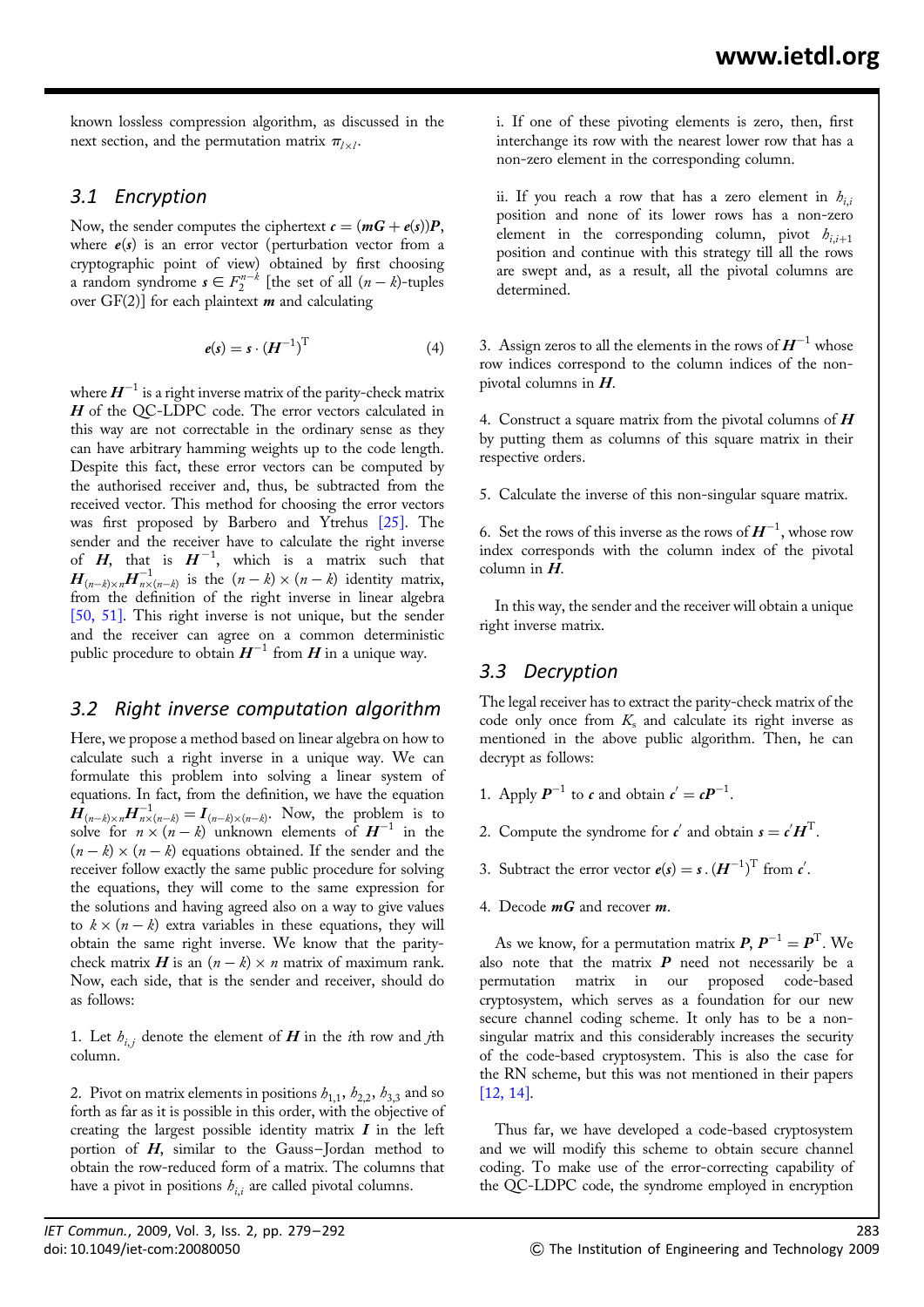by the sender must be known to the receiver for each plaintext block synchronously. The sender and the receiver can utilise feedback shift registers (FSRs) of proper length and an initial state, which should also be regarded as part of the secret key to generate the pseudorandom syndrome synchronously. This condition is not necessarily considered as being restrictive for the design, as in most applications, such FSR-based synchronising circuits are obligatory for frame synchronisation [52].

In the proposed method, to calculate the right inverse of the parity-check matrix  $H$  of the QC-LDPC code, the dependent columns of  $H$  will yield zero columns resulting in fixed zero coordinates in  $e(s)$  as in relation (4). This was not an important case in the proposed code-based cryptosystem as  $P$  can be chosen as a non-singular matrix and prevent the information leakage from these fixed zero coordinates. To be able to exploit the error-correcting capability of the QC-LDPC code, the matrix  $P$  needs to be chosen as a permutation matrix for the reason discussed later in this section. Hence, as a simple method to further increase the security of the secure channel coding scheme by randomising the fixed zero coordinates in the vector  $e(s)$ , we can add a vector  $b(s)$  to the vector  $e(s)$  in relation (4) to obtain the new perturbation vector  $e_p$  as

$$
e_{\rm p} = e(s) + b(s) \tag{5}
$$

where  $h(s)$  is a vector that has non-zero coordinates only in the places corresponding to the fixed zero coordinates of the vector  $e(s)$ , that are known to the authorised sender and receiver from the computation of  $H^{-1}$ . The non-zero coordinates in  $h(s)$  can be filled with  $\bar{s}$  bits, which represent the flipped (complemented) bits of the syndrome vector  $s$ , or a succession of these bits in the case  $n - k < k$ . The reason for flipping the bits of the syndrome vector  $s$  is to prevent the condition in which a low-weight syndrome vector and a possible low-density matrix  $\boldsymbol{H}^\mathbb{-1}$  (considered as a weak secret key) could probably result in a low-weight perturbation vector  $e_p$ . This neutralises the expected information leakage as the probability that the perturbation vector  $e_p$  is low-weight is drastically reduced. Based on the above discussion, we can now formulate our secure channel coding scheme.

On the condition that the transmitted block is corrupted by the channel noise, the received block can be expressed as  $r = (mG + e_p)P + e'$ , where  $e'$  represents the channel noise and  $e_p$  is the perturbation vector calculated by the sender from the relation (5). In this case, the authorised receiver will do as follows:

1. Apply  $P^{-1}$  to r and obtain  $r' = rP^{-1} = mG + e_p + e'P^{-1}$ .

2. Compute the perturbation vector  $e_p = e(s) + b(s) = s$ .  $(H^{-1})^T + b(s)$  for the corresponding syndrome s, subtract it from  $r'$  and obtain  $r'' = r' - e_p$ .

3. Decode  $r'' = mG + e'P^{-1}$  that is a codeword corrupted with the channel error by a decoding algorithm for LDPC codes and recover m.

It is noteworthy that  $e' \boldsymbol{P}^{-1}$  is an error vector with the same Hamming weight as that of  $e'.$  This is because  $\boldsymbol{P}^{-1} = \boldsymbol{P}^{\text{T}}$  is also a permutation matrix. We also note that the matrix  $P$  in this case must be a permutation matrix (as mentioned above) since  $e'P^{-1}$  must have the same Hamming weight as the channel error vector  $e'$ . Otherwise, the correctable channel error vectors may be transformed into uncorrectable error vectors in this multiplication.

## 4 Comparative efficiency and security

In this section, we will evaluate the efficiency of the proposed secure channel coding scheme and will then discuss its security with respect to previous known cryptanalytic scenarios. The (2044,1024) QC-LDPC code, discussed in Section 2, is considered as a basis for our comparisons.

#### 4.1 Efficiency

The efficiency of the proposed scheme is discussed in three categories including implementation complexity, error performance and key size compared with previous schemes. Here, we consider McEliece-like schemes which possess an acceptable level of security or efficiency with their original recommended parameters for comparison.

4.1.1 Key size: Owing to the sparse structure of the parity-check matrix, we have been able to reduce the secret key to a very reasonable size. Making use of a combination of run-length coding (RLC) and Huffman source coding (HSC) algorithms [53], a compression gain of 2 to 6 can typically be achieved in the size of the representative vectors, which comprise the main part of the secret key. Table 1 includes the results of using such an algorithm to compress the representative vectors. The codes, the parameters of which we have given in Table 1, are discussed in [35]. The original size of these representative vectors for certain QC-LDPC codes and their corresponding compression gains are given. As we expected, higher compression gains are obtained for sparser vectors.

As shown in Table 1, for the (2044, 1024) QC-LDPC code, there are eight representative vectors of length 511 resulting in the total size of 4088 bits. When compressed with the RLC-HSC lossless compression algorithm, a compression gain of 4.17 is achieved because of the sparsity of the representative vectors. Therefore the key size because of these vectors is  $4088/4.17 = 980$  bits.

To further reduce the size of the exchanged key, we use a certain public procedure to store the permutation submatrix  $\pi_{l \times l}$ , which serves as a building block for the permutation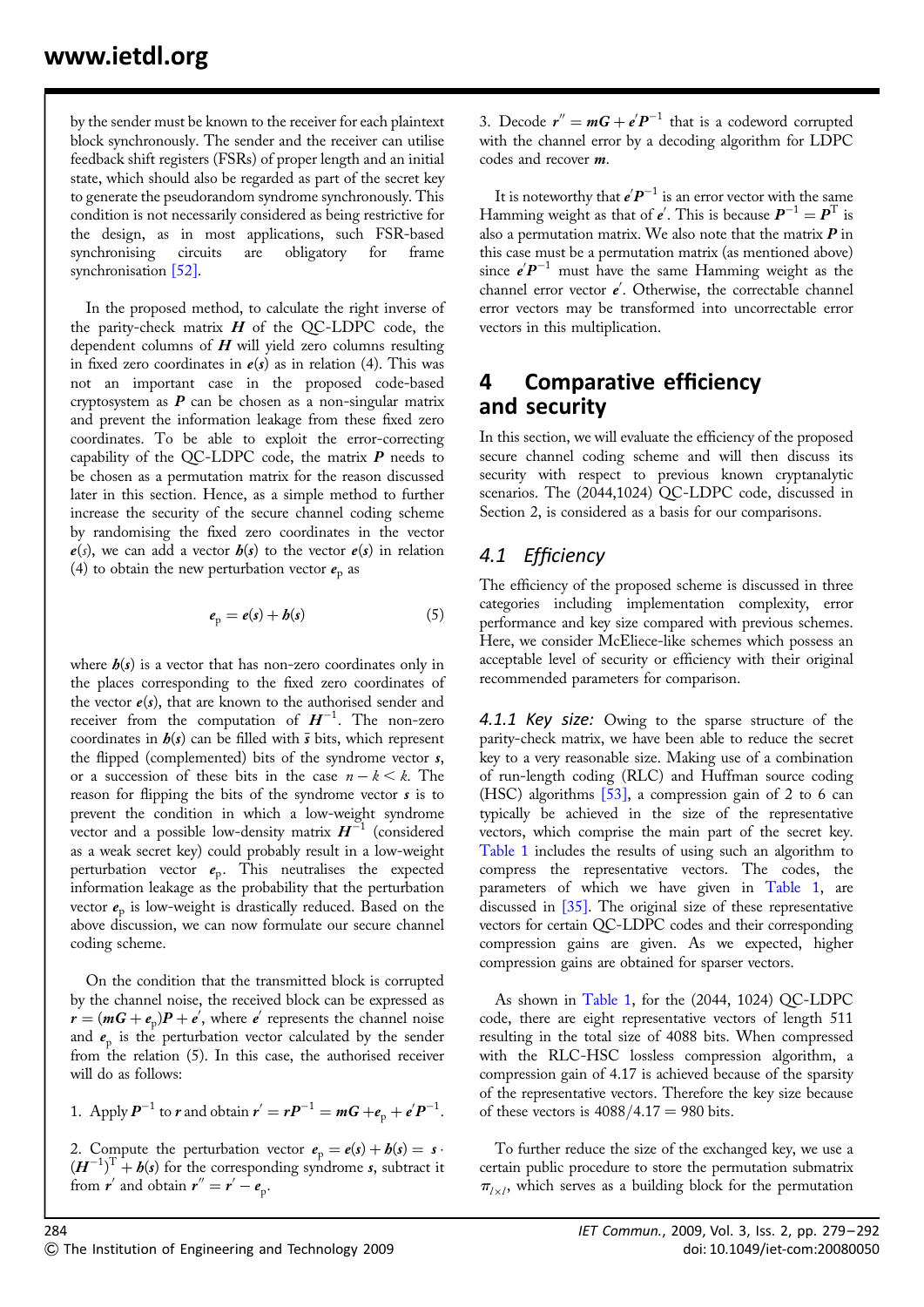| $QC-LDPC C(n, k)$ | Construction EG(m, $2^s$ ) | No. of vectors | Original size, bits | Compression gain |
|-------------------|----------------------------|----------------|---------------------|------------------|
| (1533, 1161)      | EG(3, $2^3$ )              |                | 1533                | 2.85             |
| (2044, 1024)      | EG(3, $2^3$ )              |                | 4088                | 4.17             |
| (3066, 2694)      | EG(3, $2^3$ )              | ь              | 3066                | 3.62             |
| (4599, 4227)      | EG(3, $2^3$ )              | ٩ʻ             | 4599                | 5.48             |

Table 1 Compression gains obtained by the RLC-HSC algorithm

matrix  $P$ . Clearly, the number of keys in this case is  $l$ !, and so the key size (depending on the representation) is lower bounded by  $\lceil \log_2(l!) \rceil$  bits. However, when l is large, it could be a complex task to map an arbitrary permutation into  $\lceil \log_2(l!) \rceil$  bits and back. A straightforward encoding of  $\pi$  where the position of each coordinate in the permutation is given by a  $\lceil \log_2(l) \rceil$ -bit number, yields a key of size  $\lceil \log_2(l) \rceil$  bits. It is, however, easy to obtain a more efficient representation of the key, for instance in the following way [25]. Let  $l' = 2^{\lfloor \log_2(l) \rfloor}$  be the largest power of 2 smaller than or equal to  $l$ . The  $l - l'$  first positions in the permutation are represented by  $\log_2 (l') + 1$  bits each. When these positions have been listed, the remaining  $l'$ positions can be renumbered and the next  $l'/2$  positions can be represented by a  $log_2(l')$ -bit number each, and so on. In this way, the required number of bits to represent the permutation is

$$
(l - l')(\log_2 l' + 1) + \sum_{i=1}^{\log_2 l'} i2^{i-1}
$$
  
=  $(l - l')(\log_2 l' + 1) + l'(\log_2 l' - 1) + 1$   
=  $l(\log_2 l' + 1) - 2l' + 1$  (6)

Relation (5) yields a size of 500 bits, with  $l = 73$  and  $l' = 64$ , to store a permutation submatrix  $\pi_{73\times73}$  in this way. In fact, for  $l = 73$ , we will have 28 submatrices  $\pi_{73 \times 73}$  in the permutation matrix  $P_{2044\times2044}$  aswe have  $2044 = 28 \times 73$ . The choice of l as the dimension of  $\pi_{l \times l}$  is discussed in Section 4.2.

A comparison based on the key size of various McEliecelike schemes with their originally recommended code parameters is given in Table 2. These sizes denote the size of the secret key to be exchanged by the sender and receiver. The key size of the original Rao scheme [11] represents the total sizes of the permutation matrix, the non-singular matrix and the generator matrix of the (1024, 524) Goppa code as the three parts of the key similar to the public-key scheme proposed by McEliece  $[1]$ . There is a similar calculation of the key size for other schemes in Table 2 with their recommended parameters. The key size of the Barbero–Ytrehus scheme  $\sqrt{25}$  represents their main scheme that has more reliable security. It is observed that for the (2044, 1024) large QC-LDPC code corresponding to a higher security level, we have been able to achieve a

very reasonable key size of 2.5 Kbits to be exchanged. This amount is because of three factors:

1. The compressed representative vectors with respect to the result in Table 1, that is,  $4088/4.17 = 980$  bits.

2. The storage of the permutation  $\pi$  as in the above procedure, that is, 500 bits.

3. The seed to generate the pseudorandom syndrome by the use of FSRs, which is at most  $n - k = 2044 - 1024 = 1020$ bits for the (2044, 1024) code.

These yield the total secret key size of 2500 bits( $\simeq$  2.5 Kbits) for  $K_s$  to be exchanged.

4.1.2 Implementation complexity: Here, we will provide evidence for the practicability of the proposed scheme for the (2044, 1024) QC-LDPC code and even for codes with larger block lengths as addressed in [42] for satellite communications. We discuss the implementation complexity of our scheme for encoding/encryption and decoding/decryption algorithms. This is subject to the precomputation and computation phases.

The precomputation phase includes three parts: extraction of the parity-check matrix H, computation of  $(H^{-1})^T$  based on our proposed algorithm in Section 3 and calculation of the generator matrix from the parity-check matrix. These three parts of the precomputation phase are done only once and the result will be stored in memory as long as the secret key  $(K_{s})$  is not changed. Extraction of H from the secret key  $K_s$  mainly involves the combined RLC-HSC

Table 2 Key size of the new scheme compared with other McEliece-like schemes

| Scheme               | Code                     | Key size  |
|----------------------|--------------------------|-----------|
| Rao [11]             | C(1024, 524, 101)        | 2 Mbits   |
| RN [12]              | C(72, 64, 3)             | 18 Kbits  |
| Struik-Tilburg [15]  | C(72, 64, 3)             | 18 Kbits  |
| Sun-Shieh [24]       | C(49, 36)                | 42 Kbits  |
| Barbero-Ytrehus [25] | C(30, 20) over $GF(2^8)$ | 4.9 Kbits |
| new scheme           | C(2044, 1024, 12)        | 2.5 Kbits |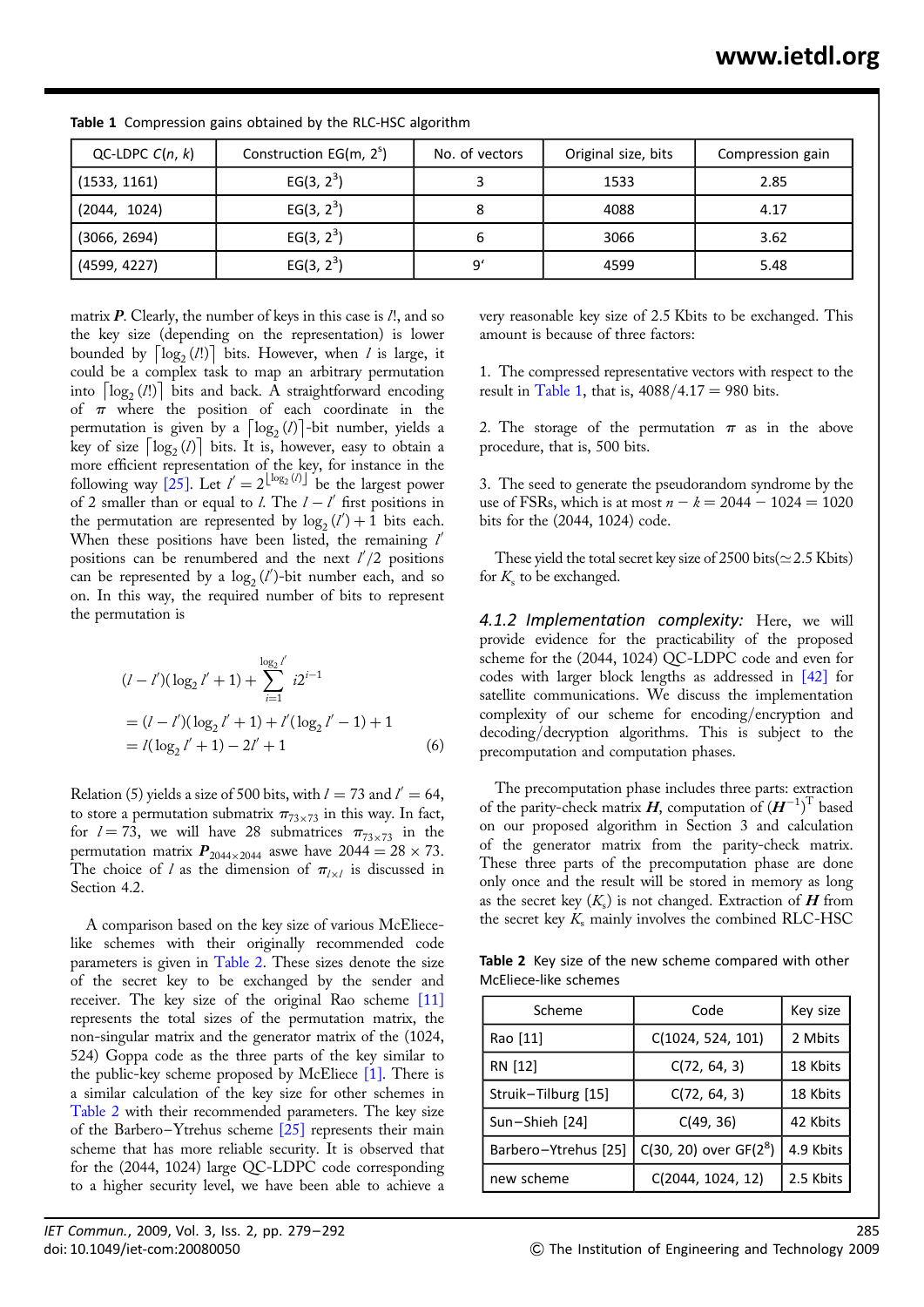decompression algorithm [53]. This has a complexity order of  $O(nL)$ , where *n* is the code length and *L* is the maximum length of the Huffman-coded words, which is smaller than  $n$ . We also know from linear algebra that the computation of a right inverse as discussed in Section 3 is upper-bounded by a complexity order of  $O(n^3)$  bit operations, where *n* is the code length  $[51]$ . The complexity of calculating the generator matrix from the parity-check matrix, as discussed in [43], is upper-bounded by  $O(n^3)$ .

In the computation phase, the complexity of each of these algorithms consists of two parts. For the encoding/ encryption algorithm, the complexity includes the total complexities of encoding and encryption, and similarly for the decoding/decryption algorithm. The encryption and decryption algorithms are of the same complexity since they both calculate an error vector as in relation (4) and add the result to the codeword or the received vector. Here, we consider the computational complexity of calculating the error vectors as in relation (4) because the difference in complexity with those calculated by relation (5) is negligible. For  $k \approx n/2$ , (as for the (2044,1024) code) the complexities of encoding and encryption are of the same order since they both require the multiplication of a vector (message vector  $m$  or syndrome  $s$ ) of an approximate size of  $n/2$  by a given matrix  $(G \text{ or } (H^{-1})^T)$  that has an approximate number of  $n/2$  rows and exactly *n* columns. Each of these matrices has a certain characteristic (QC property of  $G$  and zero columns of  $(H^{-1})^T)$  that can help optimise the computation in hardware in an equivalent way. For  $k > n/2$ , it is reasonable to infer that the complexity of encryption is upper-bounded by the complexity of encoding. For codes with  $k < n/2$ , the rate is small and there is not much interest in using such codes in high-speed communications.

Based on the above discussion, we will focus on the complexity of encoder and decoder as the key factors, which can help evaluate the implementation complexity of our scheme. We will consider one of the large QC-LDPC codes, namely the (8176, 7156) code of the construction family of (2044, 1024) code discussed in Section 2. In fact, the (8176, 7156) code is the foundation for the standard code recommended by NASA Goddard Space Flight Center for near-earth satellite communications where a biterror rate below  $10^{-10}$  is required. For such an error rate requirement, the error floor of the code must be below  $10^{-10}$ .

The (8176, 7156) base code needs to be modified to ease implementations for current space and ground systems as they manipulate and process data at 32-bit computer word size. It is therefore beneficial to shorten the code to the dimensions of (8160, 7136) bits or (255, 223) 32-bit words [42].

Encoder complexity: The complexity of LDPC codes has been an area of research and discussion. For a field programmable

gate array (FPGA) or application specific integrated circuit (ASIC) implementation, the complexity of the encoder is dominated by two factors: the total number of required logic gates and the routing complexity. For the (8176, 7156) QC-LDPC code, the QC property allows for the use of shift registers whose required number of logic gates is linearly proportional to  $(n-k)$  [43] or  $8176 - 7156 = 1020$  (unshortened). With regard to the routing complexity, there is currently no way to predict this figure and would depend on a number of factors such as the choice of FPGA or ASIC, routing algorithm and layout of the device.

An FPGA implementation was used in [42] for the development of the (8176, 7156) base code. For this purpose, a Xilinx 8000 Virtex-2 FPGA was used for the test. The device contained both the encoder and decoder. It is noteworthy that an architectural evaluation has been performed prior to implementation to produce a quasioptimal implementation based on routing, logic requirements and BER performance. The encoder algorithm was a shift register-based encoder described in [43]. The experimental results indicate that the encoder used 2535 logic slices out of 46 592 available or 5.4% and four memory blocks out of 168 available or 2.4%. The number of logic slices is an aggregate measure of the number of logic gates required and the routing complexity, whereas the memory blocks figure is the number of dedicated FPGA memory blocks used.

Decoder complexity: Now, we consider the belief propagation (BP) decoding algorithm [32, 35] for the (8176, 7156) QC-LDPC code for which the encoder complexity was discussed. The decoder complexity is larger than that of the encoder and even more difficult to predict. The primary complexity factors (the total number of required logic gates and the routing complexity) are a function of the choice of various BP decoding algorithms [4, 35, 54] as well as architectural decisions (i.e. parallel or serial processing, number of bits of finite precision, fixed number of iterations or the stopping rule, use of look-up tables and so on). These choices also determine the decoder bit error rate (BER) performance.

In the above FPGA test, the decoding algorithm was the scaled min-sum parallel BP described in [54]. The results indicate that the decoder used 21 803 logic slices out of 46 592 or 46.8% and 137 memory blocks out of 168 or 81.5%. Itis clear from these statistics that the encoder is of much lower complexity than the decoder using only 5.4% of resources of the logic slices, whereas the decoder requires 46.8%. For testing, the system clock was set to 100 MHz. The encoder data rate was limited to 200 Mbps and the decoder operated at 140 Mbps for ten iterations.

Based on the results and statistics in the above section, we will determine the complexity of our new scheme with the (2044, 1024) QC-LDPC code. As mentioned in Section 2.2, the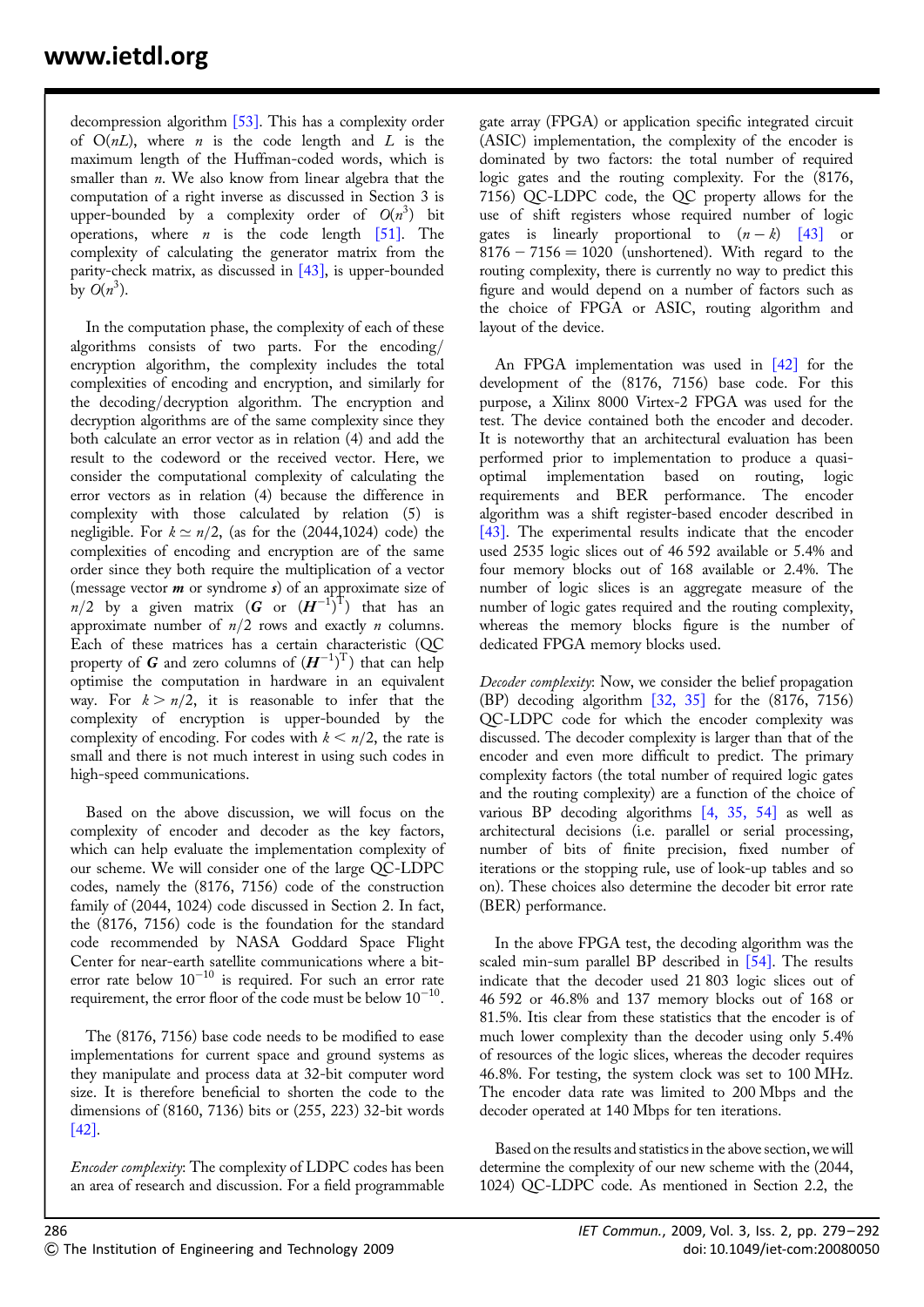encoding complexity of an  $(n, k)$  QC-LDPC code has been shown to be linearly proportional to  $n - k$  [43]. For the (2044, 1024) code,  $n - k = 2044 - 1024 = 1020$ , and for the  $(8176, 7156)$  code,  $n - k = 8176 - 7156 = 1020$ . Therefore these two codes will have the same encoding complexity. Moreover, as discussed in  $\left[39\right]$ , the (2044, 1024) and (8176, 7156) QC-LDPC codes and other codes in their construction family, discussed in Section 2, can be decoded with the same decoding circuit. Hence, it is reasonable to infer that, for the (2044, 1024) QC-LDPC code, encoding/ encrpytion complexity of the proposed scheme is at most twice the complexity of encoding of this code. In other words, the encoding/encyption complexity for the (2044, 1024) code will at most be twice the encoding complexity mentioned in the previous section for the (8176, 7156) code. As mentioned above, for the decryption/decoding algorithm, the complexity is at most equal to the sum of the complexities of encoding and decoding. Therefore the decryption/ decoding complexity of the proposed scheme for the (2044, 1024) code is at most equal to the sum of the encoding and decoding complexities of the (8176, 7156) QC-LDPC code discussed above.

To sum up these results, the encoding/encryption of the new scheme with the (2044, 1024) QC-LDPC code can be implemented using at most 10.8% of the logic slices and 4.8% of the memory blocks on a Xilinx 8000 Virtex-2 FPGA device. For the implementation of decoding/ decryption of the new scheme, 52.2% of the logic slices and 83.9% of the memory blocks of this device are required. Thus, both encoding/encryption and decoding/ decryption of the new scheme can be implemented on a single FPGA with the aforementioned resources, totally making use of 63% of the logic slices and 88.7% of the memory blocks of the device.

4.1.3 Error performance: The superior error performance of LDPC codes with iterative decoding based on BP have been shown to lie only a fraction of a decibel away from the Shannon limit [33, 34]. This discovery makes LDPC codes strong competitors with the previously predominant codes, as in the CCSDS recommended standard [52], for error control in many communication and digital storage systems where high reliability is required.

On the part of error correction efficiency of the proposed secure channel coding scheme, the error performance for the typical (2044, 1024, 12) QC-LDPC code with the sum-product decoding algorithm (SPA) is depicted in Fig. 1. The performance is evaluated with binary phase shift keying (BPSK) transmission over the AWGN channel. At a BER of  $10^{-3}$ , it achieves an approximate coding gain of 4.9 dB over the uncoded BPSK.

Next, a comparison is brought out that highlights the decoding complexity of QC-LDPC codes against RS codes. In Fig. 2, the error performance of two most commonly used RS codes for error control in data



Figure 1 Bit error performance of the proposed scheme with (2044, 1024, 12) QC-LDPC code with SPA decoding for ten iterations

communication and storage systems is shown. These codes are the (255, 223, 33) and (255, 239, 17) RS codes over GF(2<sup>8</sup> ). The (255, 223, 33) is also a NASA standard code for space and satellite communications. Both codes are decoded with either the Berlekamp or the Euclidean algorithm. As it is observed in Fig. 2, for the (255, 223, 33) RS code,  $BER = 10^{-5}$  is achieved approximately at  $E_{\rm b}/N_0 = 6.2$  dB. For binary transmission, each code symbol is expanded into an 8-bit byte. This symbol-tobinary expansion results in a (2040, 1784) binary code. At the receiving end, the received digits are grouped back into symbols in  $GF(2^8)$  for decoding. Their performance is evaluated with BPSK transmission over the AWGN channel.

In Fig. 3, the error performances of the proposed secure channel coding scheme on an AWGN channel with BPSK signalling for majority-logic decoding (MLD) and the SPA, as two of the common decoding algorithms for QC-LDPC codes [35], are shown. The employed code is a Euclidean geometry LDPC code of size (4088, 3068) from the construction family of the typical (2044, 1024) QC-LDPC code discussed in Section 2. In fact, it can be



Figure 2 Error performances for (255, 239, 17) and (255, 223, 33) RS codes [32]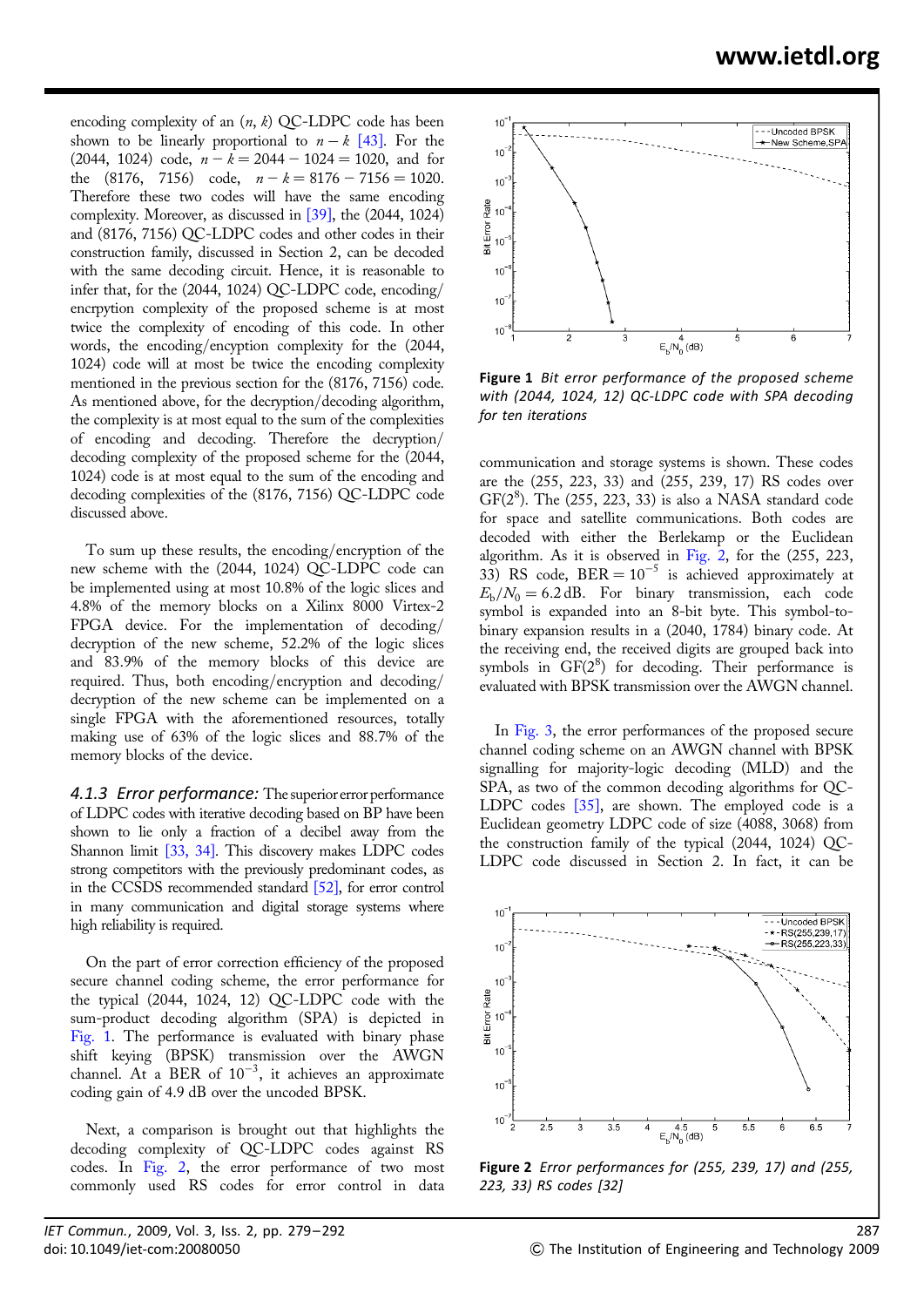

Figure 3 Bit error performances of the proposed scheme with (4088, 3068) QC-LDPC code with MLD and SPA decoding for ten iterations

proved that both these QC-LDPC codes have a minimum Hamming distance of at least 5 [35]. The QC-LDPC codes discussed above have no error floors down to the BER of  $10^{-8}$ . As it is observed in Fig. 3, BER =  $10^{-5}$  for the proposed scheme with MLD algorithm is achieved approximately at  $E_b/N_0 = 5.6$  dB. Now, we want to emphasise that the decoding complexity of QC-LDPC codes is considerably less than that of RS codes. The majority logic decoder for the QC-LDPC code can easily be implemented in hardware with FSRs. Even though the (4088, 3068) LDPC code is twice as long as the (255, 223, 33) RS code in binary form, its decoding complexity is much lower. This is because MLD requires only simple binary logic operations, whereas decoding of the (255, 223, 33) RS code with algebraic decoding algorithms requires computations in  $\text{GF}(2^8)$  to find the error-location polynomial and the error-value enumerator [35].

As we expected, simulation results indicate that the superior error performance of LDPC codes is unaffected in the proposed secure channel coding scheme. This implies the fact that there is no trade-off between the error performance and the security level of the proposed scheme unlike that of most previous secure channel coding schemes. Also shown in Fig. 3, the proposed scheme has achieved a much better error performance with the SPA which is an extremely efficient iterative decoding algorithm at the expense of increasing the decoding complexity compared with the MLD algorithm [32, 33, 35].

#### 4.2 Security

The security of the proposed scheme is discussed in five categories including the analyses already developed for previous symmetric-key code-based cryptosystems. As mentioned in Section 1, some of these cryptosystems can be used as secure channel coding schemes, whereas others employ the total error-correcting capability of the code to obtain security. This is done because the security of the proposed channel coding scheme is lower-bounded by the security of the proposed code-based cryptosystem. In fact, the additive channel error vector will unpredictably corrupt the encrypted codeword and, hence, increase the computational complexity of the cryptanalysis. In each category, we first discuss the weakness(es) of the previous McEliece-like schemes, which make the proposed scenarios successful, and will then apply them to our scheme and discuss the results.

4.2.1 Brute force attacks: The first kind of known attacks are brute force attacks. The purpose is to enumerate the code set, the error vectors and the permutation. As mentioned in Section 2.2, the algorithms addressed to construct QC-LDPC codes can generate a large number of different codes with the same dimension, code length and identical row and column weights in the parity-check matrix. For instance, it has been demonstrated through combinatorial arguments that the number of different QC-LDPC codes with length  $n = mn_0$ , rate  $R = (n_0 - 1)/n_0$ and identical row and column weight  $\rho$ , free of four-length cycles is [49]

$$
N(n_0, \rho, m) \ge \frac{1}{m} {m \choose \rho}^{n_0} \prod_{i=0}^{n_0-1} \prod_{j=1}^{\rho-1} \frac{m}{m-j}
$$
  
+ 
$$
\frac{j[2-m \mod 2 + (j-1)^2/2 + i \cdot \rho \cdot (\rho-1)]}{m-j}
$$
(7)

This number can be considerably large from a security analysis point of view. For example, for  $n_0 = 4$ ,  $\rho = 11$ ,  $m = 4032$ , relation (6) results in  $N(n_0, \rho, m) \geq 2^{391}$ . Independent of their number, the codes in the family are equivalent as they share the characteristics that mostly influence LDPC decoding [49].

For the pseudorandom  $(n - k)$ -bit syndrome, we also have the large number of non-zero values of  $2^{n-k}$  because of the large code parameters. This will, as a result, generate a large number of error vectors, which will be discussed in more detail in the following sections.

The number of permutations  $P$  in a block diagonal form is  $l!$ , where l is the number of rows/columns of the permutation submatrix  $\pi_{l \times l}$ . As the employed code is QC, there always exists an  $1 < l < n$  so that it is a divisor of the codelength  $n.$  It is recommended a value be chosen for  $l$  which the enumeration of all *l*! possible permutations  $\pi_{l \times l}$  becomes a demanding task with regard to the design parameters of the code. For instance,  $l \ge 50$  yields  $l! \ge 3 \times 10^{64}$ , which denotes an impractical amount of preliminary work.

4.2.2 RN attack: The symmetric-key variant of the McEliece scheme proposed by Rao [11] uses a set of errors that is restricted to the vectors of weight  $t \leq |(d-1)/2|$ , where d is the minimum distance of the  $(n, k)$  code. This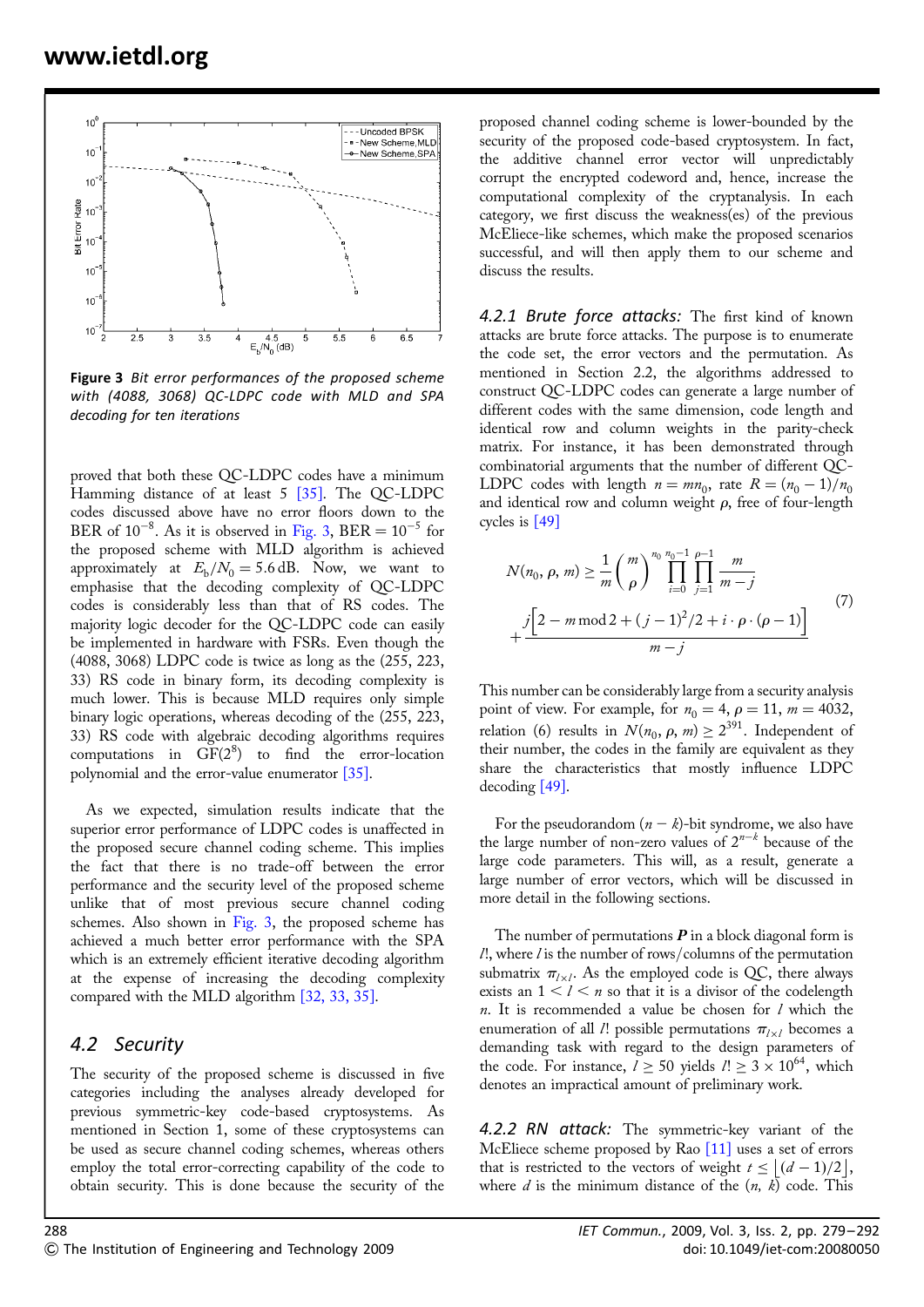type of cryptosystem is vulnerable to a majority voting analysis in which the secret encryption matrix is obtained in an efficient manner [12]. However, a chosen-plaintext attack of the above nature can succeed only when  $t/n$  is considerably small.

Based on the computation of the error vectors in our scheme, the generated error vectors will have a Hamming weight of at most n and  $t \approx n/2$  on average. This will make the proposed attack to our scheme infeasible.

4.2.3 Struik–Tilburg attacks: The RN scheme was proposed to increase the information rate that was one of the drawbacks of the McEliece scheme in a symmetric-key scenario. Rao and Nam modified the previous scheme [11] and used the error-correcting properties of the code to determine predefined error patterns [12]. The error patterns used in the RN scheme have an average Hamming weight of half the code length. Rao and Nam claimed that the determination of the encryption matrix of the modified scheme in the chosen-plaintext attack has a work factor of at least  $O(n^{2k})$  for the  $(n, k)$  code. However, Struik and Tilburg proposed a chosen-plaintext attack that showed that the RN scheme is insecure for practical code lengths. They mentioned three weaknesses of the RN scheme. ST attacks [15] and Hin's attack with adjacent errors [13] were made possible because of these weaknesses.

The first weakness of the RN scheme is the low number of different syndromes for their recommended code parameters. This number is at most *n* for adjacent errors and it is  $q^{n-k}$  for a q-ary Goppa code. If the number of different error patterns is  $N$ , then one has to encrypt on average  $O(N \log N)$  times to obtain all error patterns [15]. This work factor makes the proposed chosen-plaintext attack feasible for recommended code parameters of the RN scheme.

For a large  $(n, k)$  QC-LDPC code over GF(2) in our scheme (as in Table 2), we have an astronomical number of  $2^{1020}$  error vectors for the (2044, 1024, 12) code with a reasonable key size. Therefore the attack fails because of the large amount of preliminary work involved.

The second weakness is because of the leakage of information about the permutation matrix  $P$  if adjacent errors are used. This case, which is the basis for either Hin's attack or ST's second attack, cannot be applied to our scheme because of the structure of the error vectors.

The third weakness is the possibility of estimating the rows of the encryption matrix because of the linear transformation of the scheme. The linearity of the transformation can be a drawback only when both the code length and the weight of the error vectors allow for the majority voting analysis. None of these conditions exists in our scheme as we are able to use a large code and error vectors with relatively large weights together with a small key size. In fact, the design of nonlinear transformations is not a straightforward task. There are a number of known pitfalls that should be avoided [25]. Thus, we can deduce that the use of nonlinear transformations complicates the design and is not necessarily an advantage.

4.2.4 Barbero-Ytrehus attacks: The attacks proposed by Barbero and Ytrehus [25] can be categorised into three classes. The first and foremost class includes the attacks on the nonlinearising transformation. As mentioned in their paper, the actual security of their scheme depends on the implementation of the nonlinear functions involved. As discussed in  $[25]$ , the nonlinear function  $f(.)$  acting on the message should be indexed by both the syndrome s and the permutation  $P$  in order to achieve the expected level of security. Some of the design criteria, discussed in [25], to obtain a secure nonlinear transformation with these conditions obviously remain as open problems or impose certain restrictions on the function. These restrictions may be unwanted since this secure nonlinear function should be at the same time as unpredictable as possible.

The second class of attacks are aimed at the so-called public key of their secondary scheme. It is worth noting that their secondary scheme, as a modification of their main scheme, requires a public key while being a symmetric-key cryptosystem. One of the potential attacks that may be thought of and was not possible at that time can take advantage of this public key with the help of the support-splitting algorithm [55]. This scenario can be successful if some information regarding the encryption matrix in their scheme is obtained.

The above two classes of attacks cannot be applied to our scheme as it requires neither the nonlinearising transformation nor the public key.

The third class of their attacks is based on the condition that the number of  $q^{n-k}$  syndromes for a q-ary code is small. These attacks, as discussed in previous scenarios, are infeasible to our scheme because of the large number of possible syndromes.

# 5 Conclusions

In this paper, we proposed a symmetric-key secure channel coding scheme based on QC LDPC codes. This scheme utilises a specific form of error vectors (perturbation vectors) that can be calculated from a random syndrome by the sender and receiver. An algorithm was proposed for the computation of such error vectors based on the right inverse of the parity-check matrix of the code. The error vectors computed in this way are very effective for cryptographic use since they are not necessarily small weight words (like those of the McEliece scheme) and cannot be decoded. However, they can be calculated by the authorised receiver. The security of the proposed scheme was discussed on the basis of various known cryptanalytic scenarios. Simulation results indicate that there is no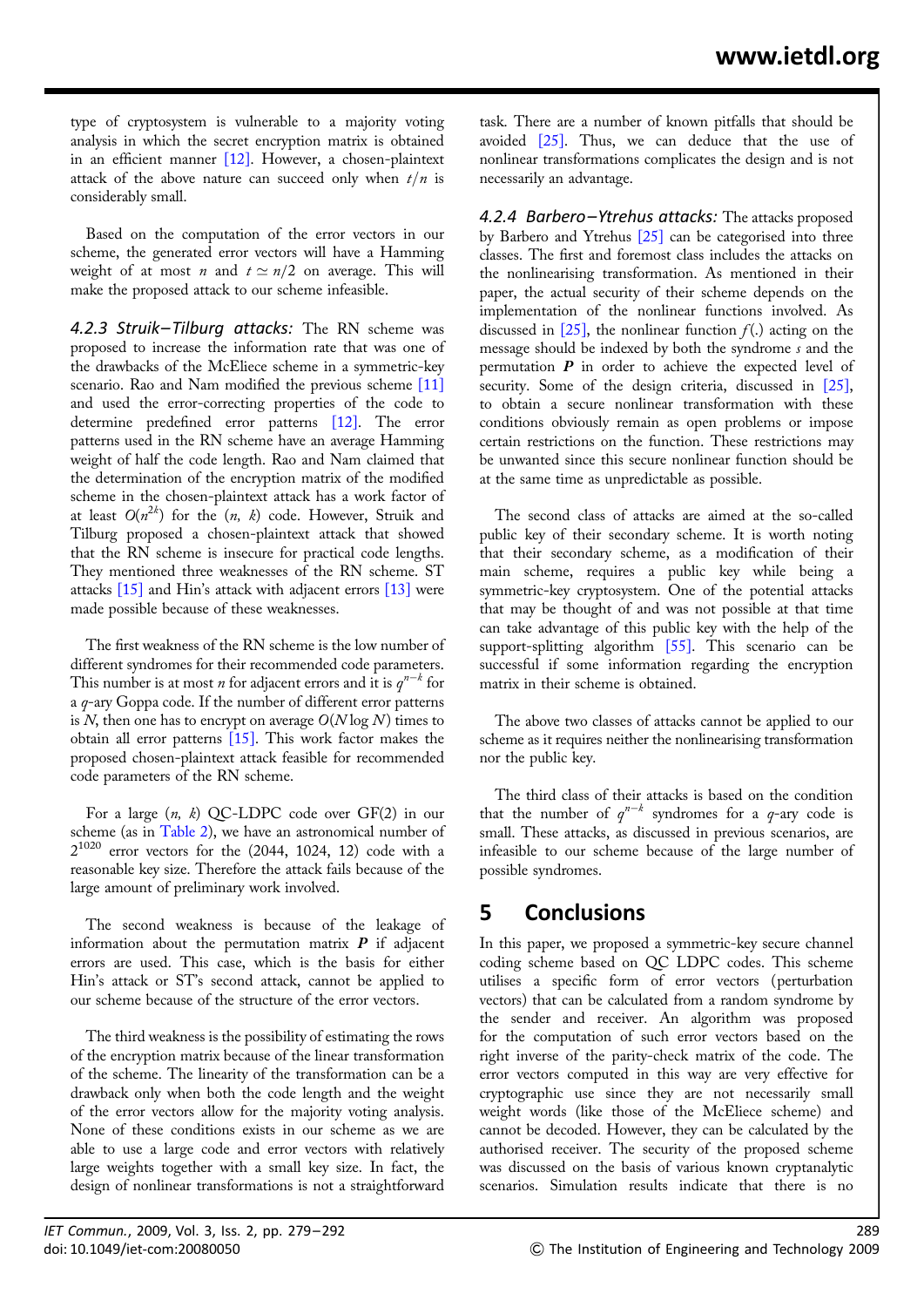trade-off between the error performance and the security level of the proposed scheme unlike that of most previous secure channel coding schemes. This implies that it can not only take advantage of the superior error performance of LDPC codes but also provide an acceptable resistance against known security analyses.

This scheme employs QC-LDPC codes based on four distinctive reasons: (1) this class of LDPC codes have been shown to perform as well as the superior computergenerated random LDPC codes, regular or irregular, in terms of the bit/block error performance and the error floor; (2) the algorithms addressed to construct these codes can generate a large number of different codes (from the point of view of security analysis) with the same characteristics, which mainly influence LDPC decoding; (3) the encoder/decoderof these codes can be implemented in an efficient way; and (4) the low-density structure of these codes makes it possible to employ large codes in the proposed scheme and still have a small key size to be exchanged.

In addition to the above merits, the proposed scheme also takes advantage of linear codes and transformations and it can be implemented with reasonable complexity in an efficient manner, which makes it suitable for high-speed communications.

# 6 Acknowledgment

This work was supported in part by Iran Telecommunications Research Center (ITRC) grant T/500/1894 and by Iranian NSF grant 84.5 193.

# 7 References

[1] MCELIECE R.J.: 'A public-key cryptosystem based on algebraic coding theory'. DSN Progress Report, 42-44, 1978, pp. 114– 116

[2] BERLEKAMP E.R., MCELIECE R.J., VAN TILBORG H.C.A.: 'On the inherent intractability of certain coding problems', IEEE Trans. Inf. Theory, 1978, 24, (3), pp. 384– 386

[3] PRENEEL B., BOSSELAERS A., GOVAERTS R., VANDEWALLE J.: 'A software implementation of the Mceliece cryptosystem'. Proc. 13th Symp. Information Theory in the Benelux, 1992, pp. 119– 126

[4] KABATIANSKY G., KROUK E., SEMENOV S.: 'Error correcting coding and security for data networks' (John Wiley Sons Ltd., 2005)

[5] GOLDWASSER S., MICALI S.: 'Probabilistic encryption and how to play mental poker keeping secret all partial information'. Proc. 14th ACM Symp. Theory of Computing, 1982, pp. 270– 299

[6] PARK C.S.: 'Improving code rate of McEliece's public-key cryptosystem', Electron. Lett, 1989, 25, (21), pp. 1466– 1467

[7] LIN M.C., FU H.L.: 'Information rate of McEliece's publickey cryptosystem', Electron. Lett, 1990,  $26$ , (1), pp.  $16-18$ 

[8] GABORIT P.: 'Shorter keys for code based cryptography'. Proc. CLC2006, Technische Universitat Darmstadt, September 2006

[9] BALDI M., CHIARALUCE F.: 'Cryptanalysis of a new instance of McEliece cryptosystem based on QC-LDPC codes'. Proc. IEEE Int. Symp. Information Theory 2007, Nice, France, June 2007, pp. 2591– 2595

[10] JORISSEN F.: 'A security evaluation of the public-key cipher system proposed by McEliece, used as a combined scheme'. Technical Report, Department of Elektrotechniek, Katholieke University Leuven, 1986

[11] RAO T.N.R.: 'Joint encryption and error correction schemes'. Proc. 11th annual Int. symposium on Computer architecture', Ann Arbor, Mich., pp. 240– 241

[12] RAO T.N.R., NAM K.H.: 'A private-key algebraic-coded cryptosystem'. Proc. Crypto'86, 1986, pp. 35– 48

[13] HIN P.J.M.: 'Channel-error-correcting privacy cryptosystems', PhD, dissertation (in Dutch), Delft University of Technology, 1986

[14] RAO T.R.N., NAM K.H.: 'Private-key algebraic-code encryption', IEEE Trans Inf. Theory, 1987, 35, (4), pp. 829– 833

[15] STRUIK R., TILBURG J.: 'The Rao-Nam scheme is insecure against a chosen-plaintext attack'. Advances in Cryptology, Crypto'87, 1988, (LNCS), pp. 445– 457

[16] BRICKELL E.F., ODLYZKO A.: 'Cryptanalysis: a survey of recent results', Proc. IEEE, 1988, 76, (5), pp. 153– 165

[17] DENNY W.F.: 'Encryptions using linear and non-linear codes: implementation and security considerations', PhD dissertation, The Center for Advanced Computer Studies, University of Southwestern Louisiana, Lafayette, 1988

[18] STRUIK R.: 'On the Rao-Nam scheme using nonlinear codes'. Proc. IEEE Int. Symp. Information Theory, 1991, p. 174

[19] ALENCAR F.M.R., LO A.M.P., CAMPELLO DE SOUZA R.M.: 'Privatekey burst correcting code encryption'. Proc. IEEE Int. Symp. Information Theory, 1993, p. 227

[20] CAMPELLO DE SOUZA R.M., CAMPELLO DE SOUZA J.: 'Array codes for private-key encryption', Electron. Lett., 1994, 30, (17), pp. 1394– 1396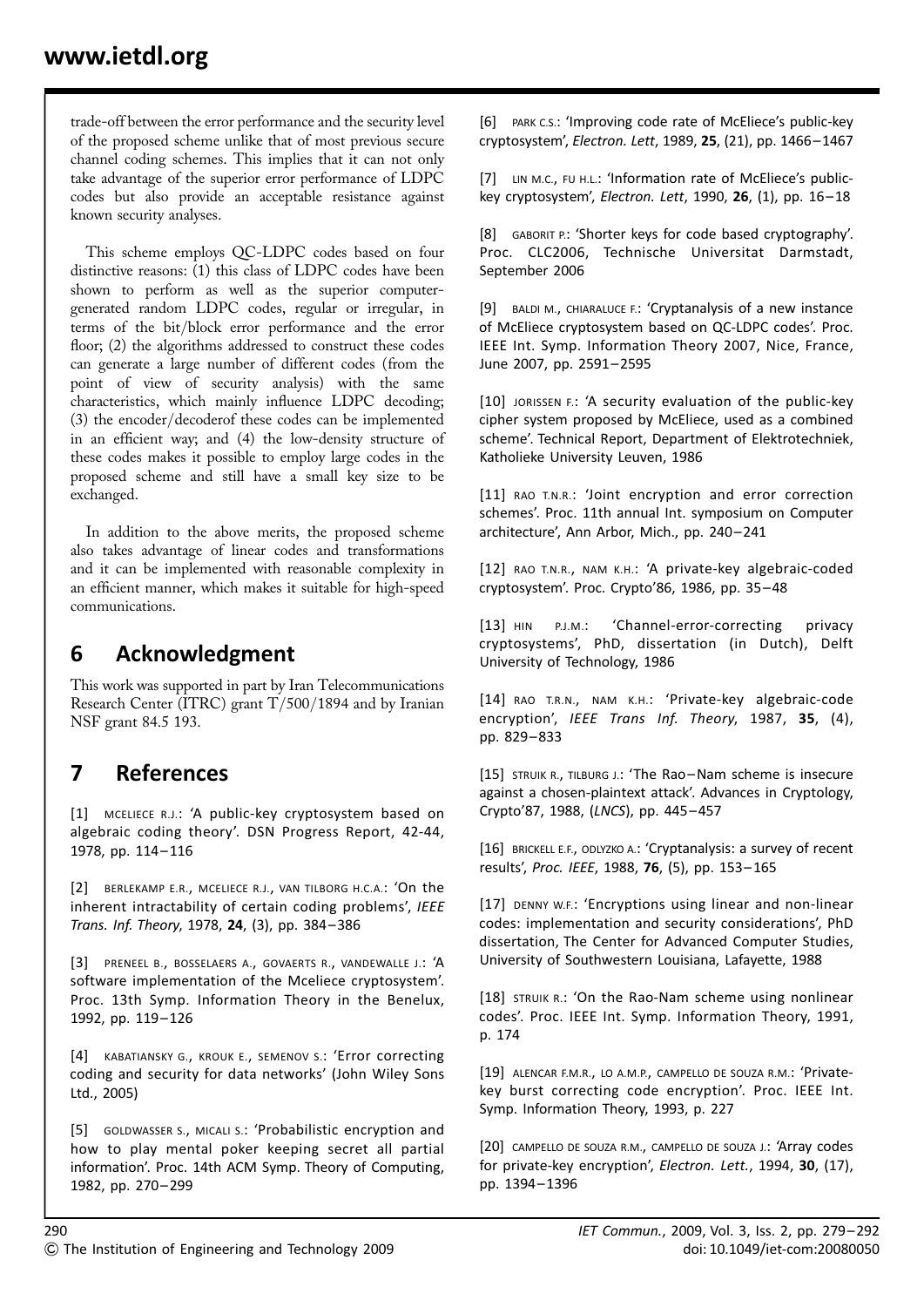[21] SUN H.M., SHIEH S.P.: 'Cryptanalysis of private-key encryption schemes based on burst-error-correcting codes'. Proc. Third ACM Conf. Computer and Communications Security, 1996, pp. 153– 156

[22] AL JABRI A.: 'Security of private-key encryption based on array codes', Electron. Lett., 1996, 32, (24), pp. 2226– 2227

[23] CAMPELLO DE SOUZA J., CAMPELLO DE SOUZA R.M.: 'Product codes and private-key encryption'. Proc. IEEE Int. Symp. Information Theory, 1995, p. 489

[24] SUN H.M., SHIEH S.P.: 'On private-key cryptosystems based on product codes'. Proc. 3rd Australasian Conf. Information Security and Privacy, 1998, pp. 68-79

[25] BARBERO A.I., YTREHUS O.: 'Modifications of the Rao–Nam cryptosystem'. Proc. Int. Conf. Coding Theory, Cryptography and Related Areas, Guanajuato, Mexico, 1998, pp.  $1-13$ 

[26] XU L.: 'A general encryption scheme based on MDS code'. Proc. IEEE Int. Symposium on Information Theory 2003, June 2003

[27] PAYANDEH A., AHMADIAN M., AREF M.R.: 'Adaptive secure channel coding based on punctured turbo codes', IEE Proc. Commun., 2006, 153, (2), pp. 313-316

[28] BARBULESCU S.A.: 'Secure satellite communications and turbo-like codes'. In JAGO, C., AMIS, K., BERROU, C. (EDS.), Proc. 3rd Int. Symp. Turbo Codes, ISTC 2003, Brest, France, 2003, pp. 227– 230,

[29] MONICO C., ROSENTHAL J., SHOKROLLAHI A.: 'Using low density parity check codes in the McEliece cryptosystem'. Proc. IEEE Int. Symp. Information Theory, Italy, June 2000, p. 215

[30] BALDI M., CHIARALUCE F., GARELLO R., MININNI F.: 'Quasi-cyclic LDPC codes in the McEliece cryptosystem'. Proc. IEEE Int. Conf. Communications 2007, Glasgow, UK, June 2007, pp. 951– 956

[31] GALLAGER R.G.: 'Low density parity check codes'. PhD thesis, MIT Press, 1963

[32] MACKAY D.J.C.: 'Good error correcting codes based on very sparse matrices', IEEE Trans. Inf. Theory, 1999, 45, (1), pp. 399– 431

[33] CHUNG S.Y., FORNEY J.G.D., RICHARDSON T., URBANKE R.: 'On the design of low-density parity-check codes within 0.0045dB of the Shannon limit', IEEE Commun. Lett, 2001, 5, (2), pp. 58– 60

[34] RICHARDSON T., SHOKROLLAHI A., URBANKE R.: 'Design of capacityapproaching irregular low-density parity check codes', IEEE Trans. Inf. Theory, 2001, 47, (2), pp. 619–637

[35] LIN S., COSTELLO D.J.: 'Error control coding: fundamentals and applications' (Prentice-Hall, Upper Saddle River, NJ, 1983, 2nd edn., 2004)

[36] FONG W.: 'White paper for low density parity check (LDPC) codes for CCSDS channel coding blue book'. CCSDS P1B Channel Coding Meeting, Houston, TX, October 2002

[37] LIN S.: 'Quasi-cyclic LDPC codes', CCSDS Working Group White Paper, October 2003

[38] ANDREWS K., DOLINAR S., DIVSALAR D., THORPE J.: 'Design of low-density parity-check (LDPC) codes for deep space applications'. IPN Progress Report 42-159, November 2004

[39] CHEN L., XU J., DJURDJEVIC I., LIN S.: 'Near-shannon-limit quasicyclic low-density parity-check codes', IEEE Trans. Commun., 2004, 52, (7), pp. 1038– 1042

[40] TANG H., XU J., LIN S., ABDEL-GHAFFAR K.: 'Codes on finite geometries', IEEE Trans. Inf. Theory, 2005, 51, (2), pp. 572– 596

[41] XU J., CHEN L., ZENG L.Q., LAN L., LIN S.: 'Construction of lowdensity parity-check codes by superposition', IEEE Trans. Commun., 2005, 53, (2), pp. 243– 251

[42] CCSDS 131.1-O-1: 'Low density parity check codes for use in near-earth and deep space applications'. Research and Development for Space Data System Standards', CCSDS, Washington, DC, 2006, Orange Book, Issue 1

[43] LI Z., CHEN L., ZENG L., LIN S., FONG W.H.: 'Efficient encoding of quasi-cyclic low-density parity-check codes', IEEE Trans. Commun., 2006, 54, (1), pp. 71-81

[44] YU K., LIN S., FOSSORIER M.: 'Low density parity check codes based on finite geometries: A discovery and new results', IEEE Trans. Inf. Theory, 2001, 47, (11), pp. 2711– 2736

[45] PETERSON W.W., WELDON E.J.: 'Error correcting codes' (MIT Press, 1972, 2nd edn.)

[46] TANNER R.M.: 'A recursive approach to low-complexity codes', IEEE Trans. Inf. Theory, 1981, 27, (5), pp. 533– 547

[47] BALDI M., CHIARALUCE F.: 'New quasi cyclic low density parity check codes based on difference families'. Proc. 8th Int. Symp. Commun. Theory and Appl., ISCTA 05, Ambleside, UK, July 2005, pp. 244– 249

[48] XIA T., XIA B.: 'Quasi-cyclic codes from extended difference families'. Proc. IEEE Wireless Commun. and Networking Conf., March 2005, pp. 1036– 1040

[49] BALDI M.: 'Quasi-cyclic low-density parity-check codes and their application to cryptography'. PhD dissertation,